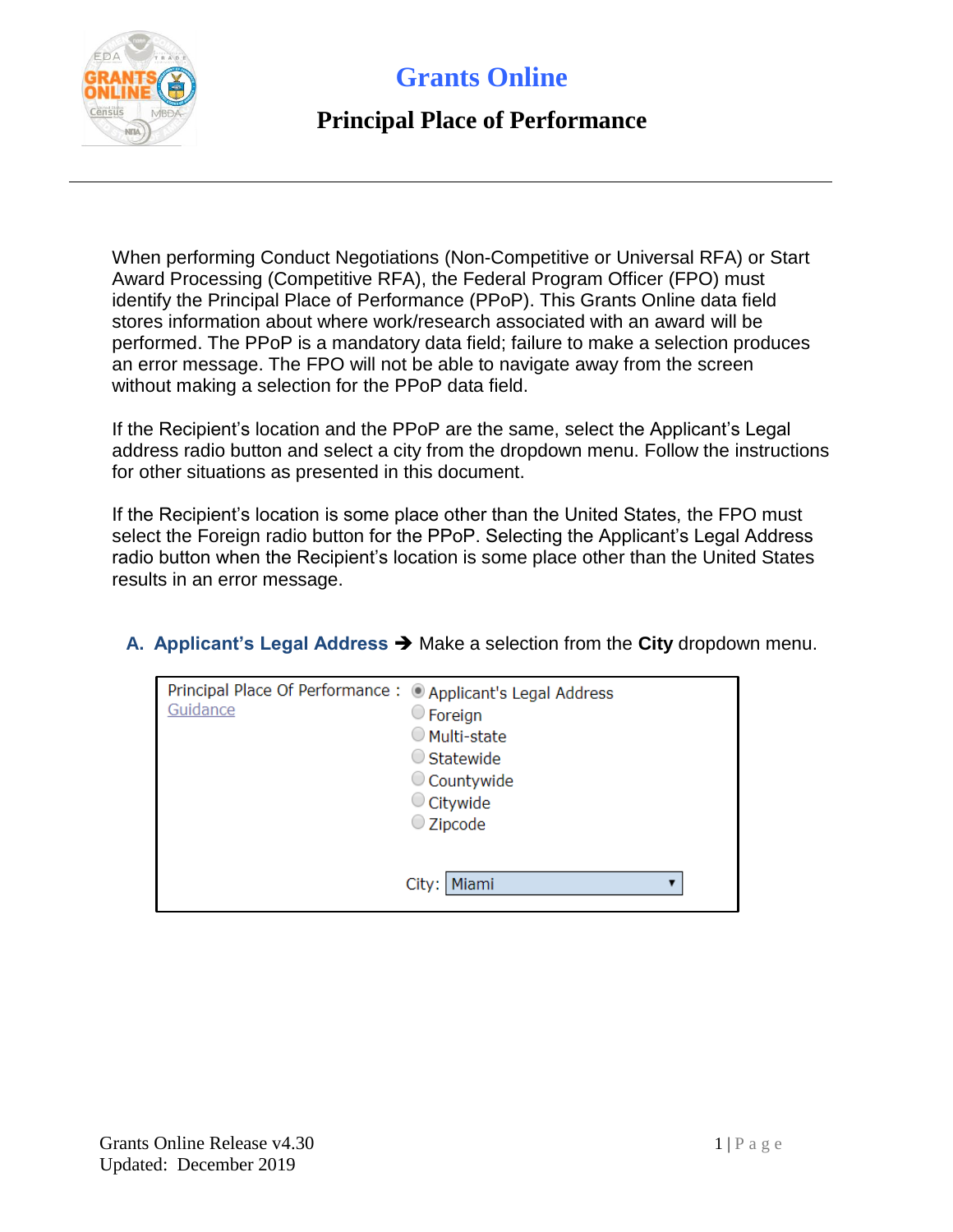

### **Principal Place of Performance**

**B. Foreign →** Make a selection from the **Country** dropdown menu.

| Principal Place Of Performance : ○ Applicant's Legal Address<br>Guidance | ● Foreign<br>○ Multi-state<br>$\bigcirc$ Statewide<br>Countywide<br>$\circ$ Citywide<br>$\bigcirc$ Zipcode |
|--------------------------------------------------------------------------|------------------------------------------------------------------------------------------------------------|
|                                                                          | Country: United Kingdom                                                                                    |

**C. Multi-state** No additional selection required.

| Principal Place Of Performance: O Applicant's Legal Address<br>Guidance | $\circ$ Foreign<br><b>Multi-state</b><br>$\bigcirc$ Statewide |
|-------------------------------------------------------------------------|---------------------------------------------------------------|
|                                                                         | Countywide                                                    |
|                                                                         | $\circ$ Citywide                                              |
|                                                                         | $\bigcirc$ Zipcode                                            |

**D. State-wide →** Make a selection from the **State** dropdown menu.

| Principal Place Of Performance : ○ Applicant's Legal Address<br>Guidance | $\circ$ Foreign<br>○ Multi-state<br>Statewide<br>Countywide<br>$\circ$ Citywide<br>$\bigcirc$ Zipcode |
|--------------------------------------------------------------------------|-------------------------------------------------------------------------------------------------------|
|                                                                          | State: North Carolina                                                                                 |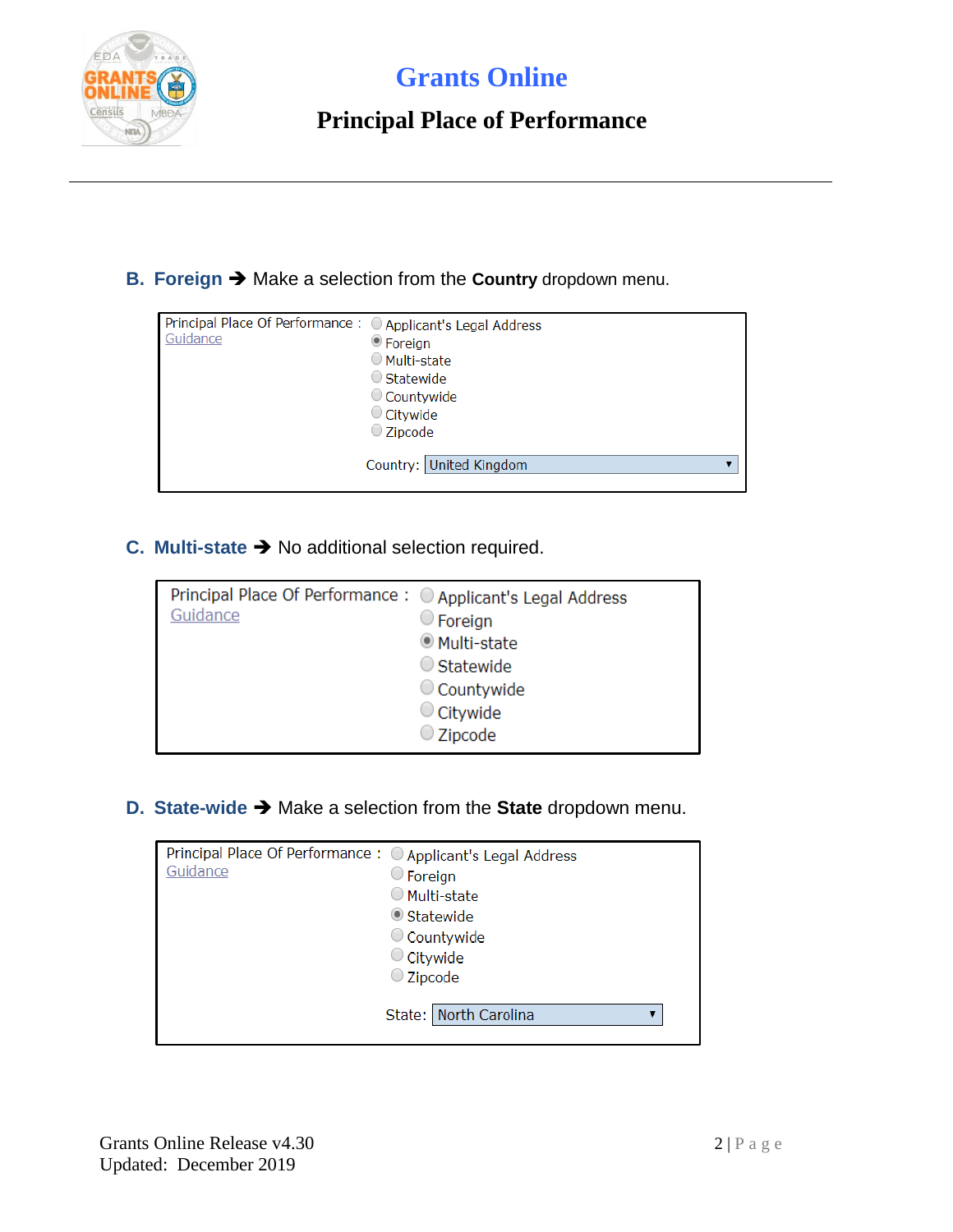

### **Principal Place of Performance**

**E.** County-wide → Make a selection from the State dropdown menu.

| Principal Place Of Performance: @ Applicant's Legal Address |                                 |
|-------------------------------------------------------------|---------------------------------|
| Guidance                                                    | <b>Foreign</b>                  |
|                                                             | Multi-state                     |
|                                                             | Statewide                       |
|                                                             | Countywide                      |
|                                                             | Citywide                        |
|                                                             | Zipcode                         |
|                                                             | --- Select State ----<br>State: |

After identifying the State, make a selection from the **County** dropdown menu and the **Congressional District** dropdown menu. Select **90** to indicate **more than one Congressional District.** 

| Principal Place Of Performance: O Applicant's Legal Address<br>Guidance | $\circ$ Foreign<br>○ Multi-state<br>$\bigcirc$ Statewide<br>Countywide<br>$\circ$ Citywide<br>$\bigcirc$ Zipcode |
|-------------------------------------------------------------------------|------------------------------------------------------------------------------------------------------------------|
|                                                                         | State: South Carolina<br>County: Richland<br>Congressional District: 04                                          |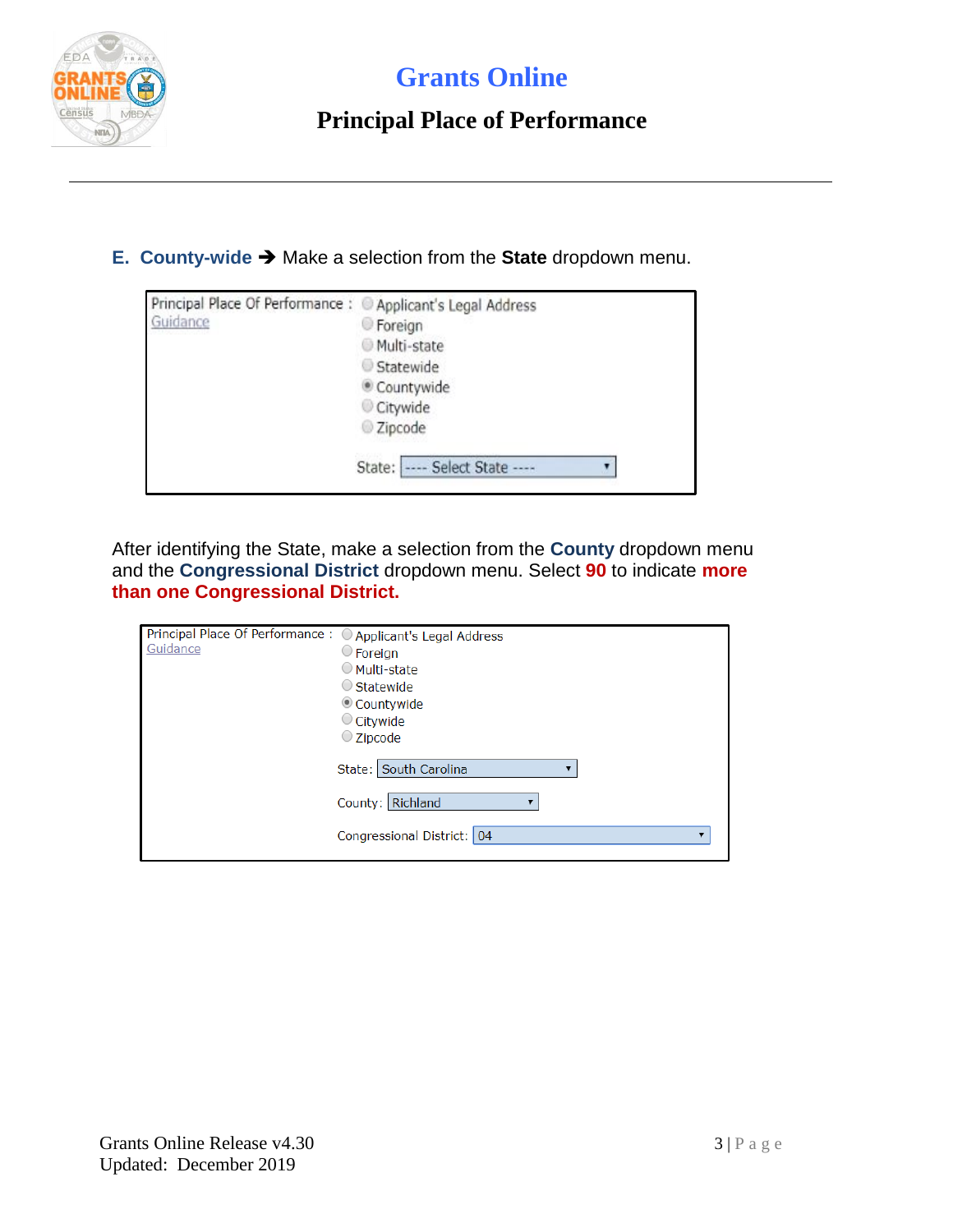

### **Principal Place of Performance**

**F.** City-wide → Make a selection from the State dropdown menu.

| Principal Place Of Performance: O Applicant's Legal Address<br>Guidance | $\circ$ Foreign<br>$\circlearrowright$ Multi-state<br>$\bigcirc$ Statewide<br>Countywide<br>Citywide<br>$\bigcirc$ Zipcode |
|-------------------------------------------------------------------------|----------------------------------------------------------------------------------------------------------------------------|
|                                                                         | ---- Select State ----<br>State:                                                                                           |

After identifying the State, make a selection from the **City** dropdown menu and the **Congressional District** dropdown menu. Select **90** to indicate **more than one Congressional District.** 

| Principal Place Of Performance: O Applicant's Legal Address<br>Guidance | $\circ$ Foreign<br>○ Multi-state<br>Statewide<br>Countywide<br>Citywide<br>$\bigcirc$ Zipcode |
|-------------------------------------------------------------------------|-----------------------------------------------------------------------------------------------|
|                                                                         | State:   Maryland                                                                             |
|                                                                         | City: Rockville                                                                               |
|                                                                         | Congressional District: 06                                                                    |